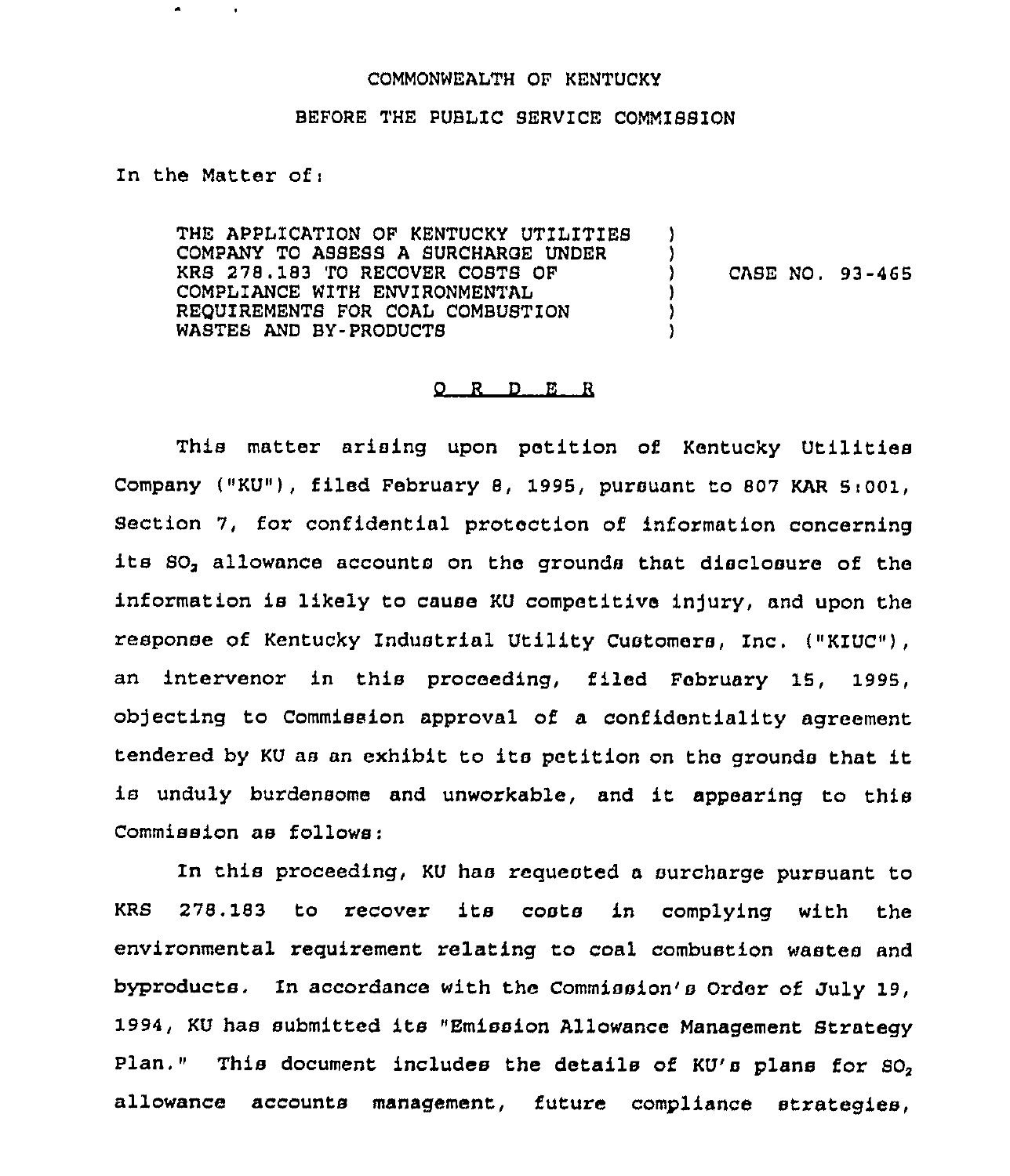internal risk assessments of various options, and future marketing plans for system and off-system sales. KU seeks to protect this information as conf idantial on the grounds that diacloaure ia likely to cause it competitive injury. KU, however, does not object to furnishing the information it seeks to protect to intervenors under a confidentiality agreement and has attached to its petition <sup>a</sup> propoaad form of confidentiality agreement that it considers suitable.

In responding to the petition, KIUC does not object to protection of the information, but does object to the form of confidentiality agreement tendered by KU, KIUC maintains that the tendered confidentiality agreement is unduly burdensome and unworkable and should not be approved by this Commission as the only means by which thc information will be shared with intervenors.

The first issue to be addressed ia the matter of confidential protection. KRS 61,B72(1) requires information filed with the Commission to be available for public inspection unless specifically exempted by statute, Exemptions from this requirement are provided in subsection (1) of KRS Gl,870, That subsection exempts several categories of information, Ono category exempted by paragraph  $(c)$ 1. is information confidentially disclosed to the Commission which if made public would permit an unfair commercial advantage to competitors of tho party from whom the information was obtained. To qualify for the oxemption, the party claiming confidentiality must demonstrate actual competition and a

 $-2-$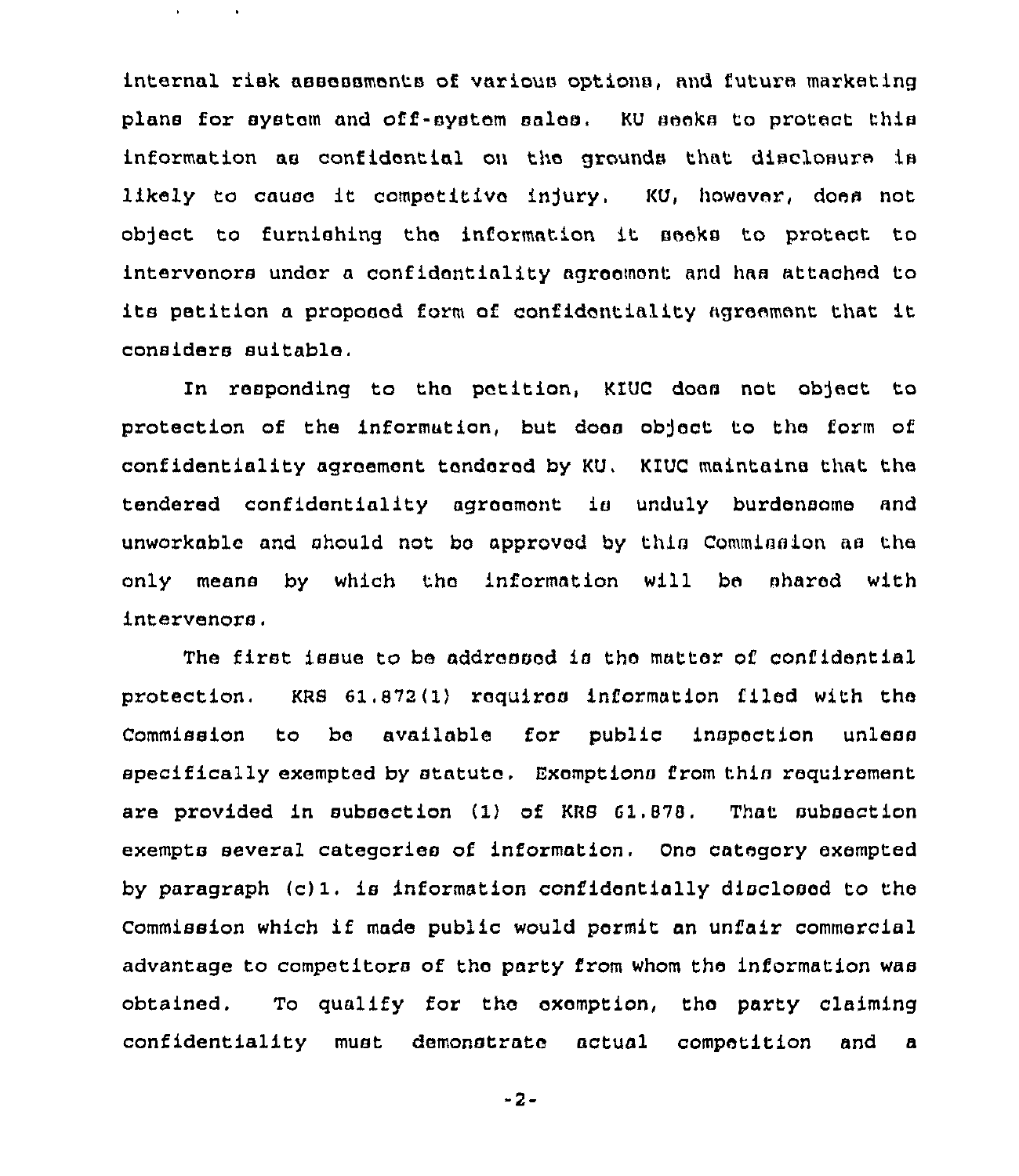likelihood of substantial competitive injury if the information is publically disclosed. Competitive injury occurs when disclosure of the information gives competitors an unfair business advantage.

Disclosure of the information sought to be protected would enable potential buyers and sellers of SO, allowances to judge KU's level of need either to buy or sell allowances from its accounts. Potential sellers or buyers could use this information in their negotiations with KU to KU's detriment. Similarly, knowledge of KU's future marketing plans for system and off-system sales would assist potential buyers of off-system power in negotiating purchases from KU and would also assist KU's competitors in the market by furnishing them information relative to the price KU would be required to charge for the sale. Therefore, disclosure of the information would be detrimental to KU's operations and the information should be protected as confidential.

The second issue to be addressed is raised by KIUC's response to KU's petition and involves the confidentiality agreement tendered by KU as an attachment to the petition. Although KIUC does not object to protecting the information that is the subject of the petition, it is concerned that an Order granting protection will also approve the confidentiality agreement as the only means available to the intervenors who wish to review the information. This, however, is not the case.

The procedure by which a party may seek access to confidential information filed by another party is set forth in 807 KAR  $5:001$ , Section  $5(b)$ . Under the regulation a party seeking

-3-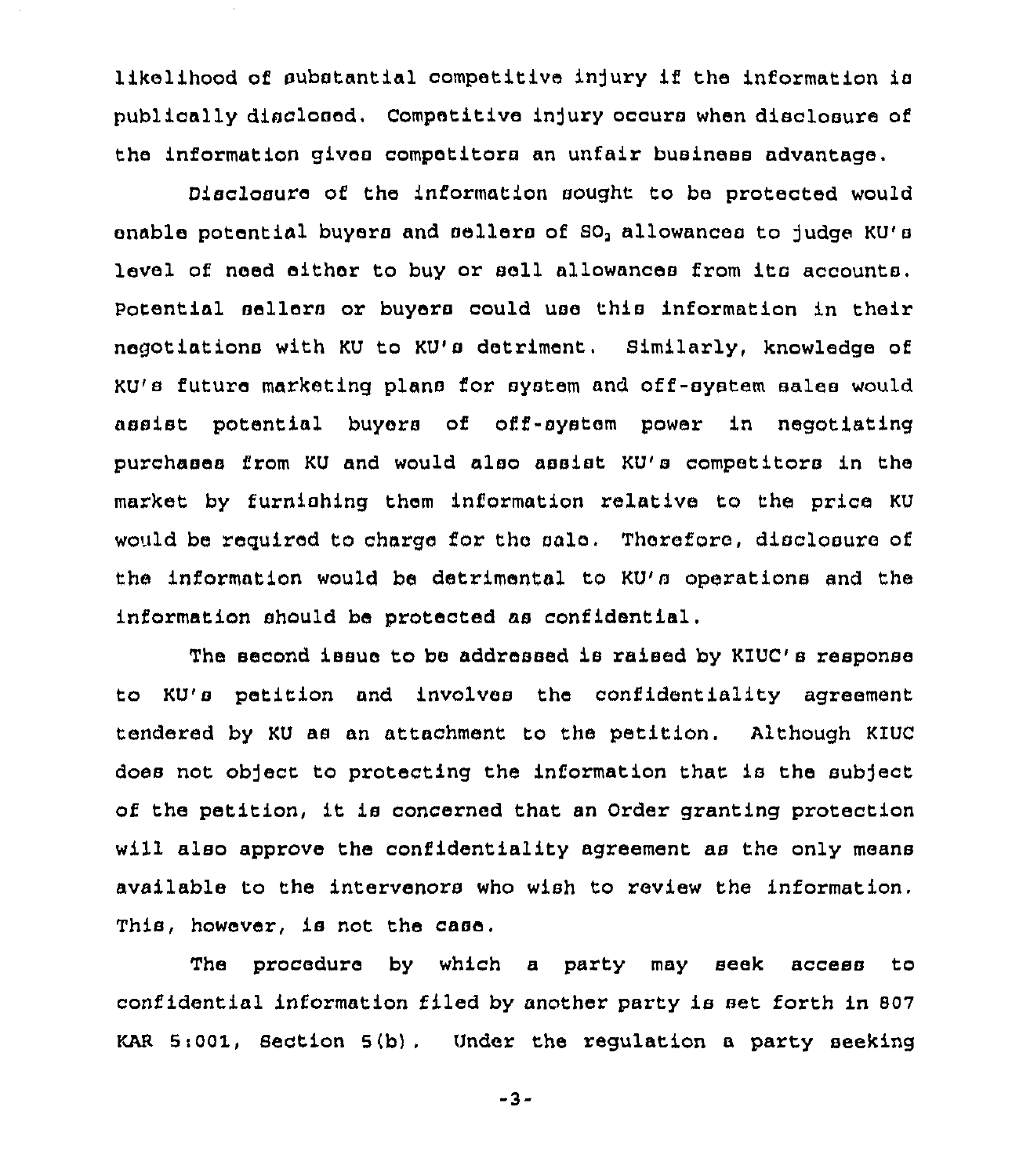access to confidential information must first attempt to negotiate a disclosure agreement with the provider of the information. If those efforts are unsuccessful, the party seeking the information may petition for access to the information. The Commission must then determine whether the party seeking the information is entitled to it, and if so, the protection necessary to ensure the confidentiality of the information. The procedure for gaining access to confidential information is entirely separate and distinct from the procedure for declaring information confidential, and granting confidential protection to the information filed by KU will not establish or affect the right of any intervenors to the information,

If KIUC believes it is entitled to the information sought to be protected, it should first attempt to negotiate <sup>a</sup> disclosure agreement with KU that is mutually acceptable to both parties. If no agreement can be reached, KIUC should then petition the Commission in the manner prescribed by the regulation.

This Commission being otherwise sufficiently advised,

IT IG ORDERED that:

1. The information concerning the details of KU's plane for 80, allowance management, future compliance strategies, internal risk assessments of various options, and future marketing plans for system and off-system sales, which KU has petitioned be withheld from public disclosure, shall be held and retained by this Commission as confidential and shall not be open for public inspection.

 $-4-$